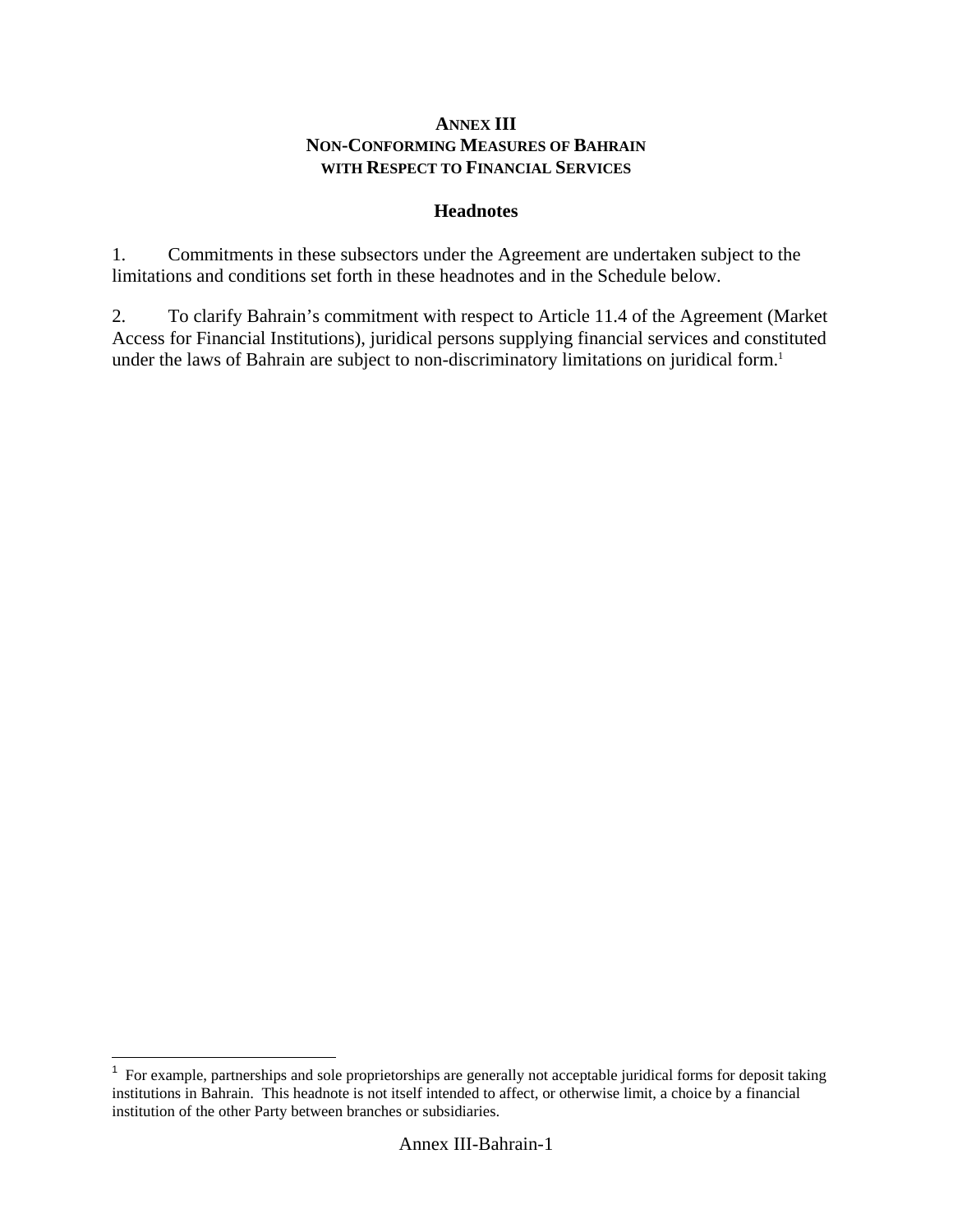## **Schedule of Bahrain with Respect to Financial Services**

| Sector:                       | <b>Financial Services</b>                                                                                                                                                                                                      |
|-------------------------------|--------------------------------------------------------------------------------------------------------------------------------------------------------------------------------------------------------------------------------|
| <b>Sub-Sector:</b>            | Banking and other Financial Services (Excluding<br>Insurance)                                                                                                                                                                  |
| <b>Obligations Concerned:</b> | National Treatment (Article 11.2)                                                                                                                                                                                              |
| <b>Level of Government:</b>   | Central                                                                                                                                                                                                                        |
| <b>Measures:</b>              | <i>Legislative Decree No. 19 of 1991</i> (Bahrain Development<br>Bank); and <i>Legislative Decree No. 4 of 1979</i> (Bahrain<br>Housing Bank).                                                                                 |
| <b>Description:</b>           | Bahrain may grant advantages and exemptions to the<br>Bahrain Housing Bank and the Bahrain Development Bank<br>including, but not limited to, funding and guarantees and<br>exemptions from capital and reserves requirements. |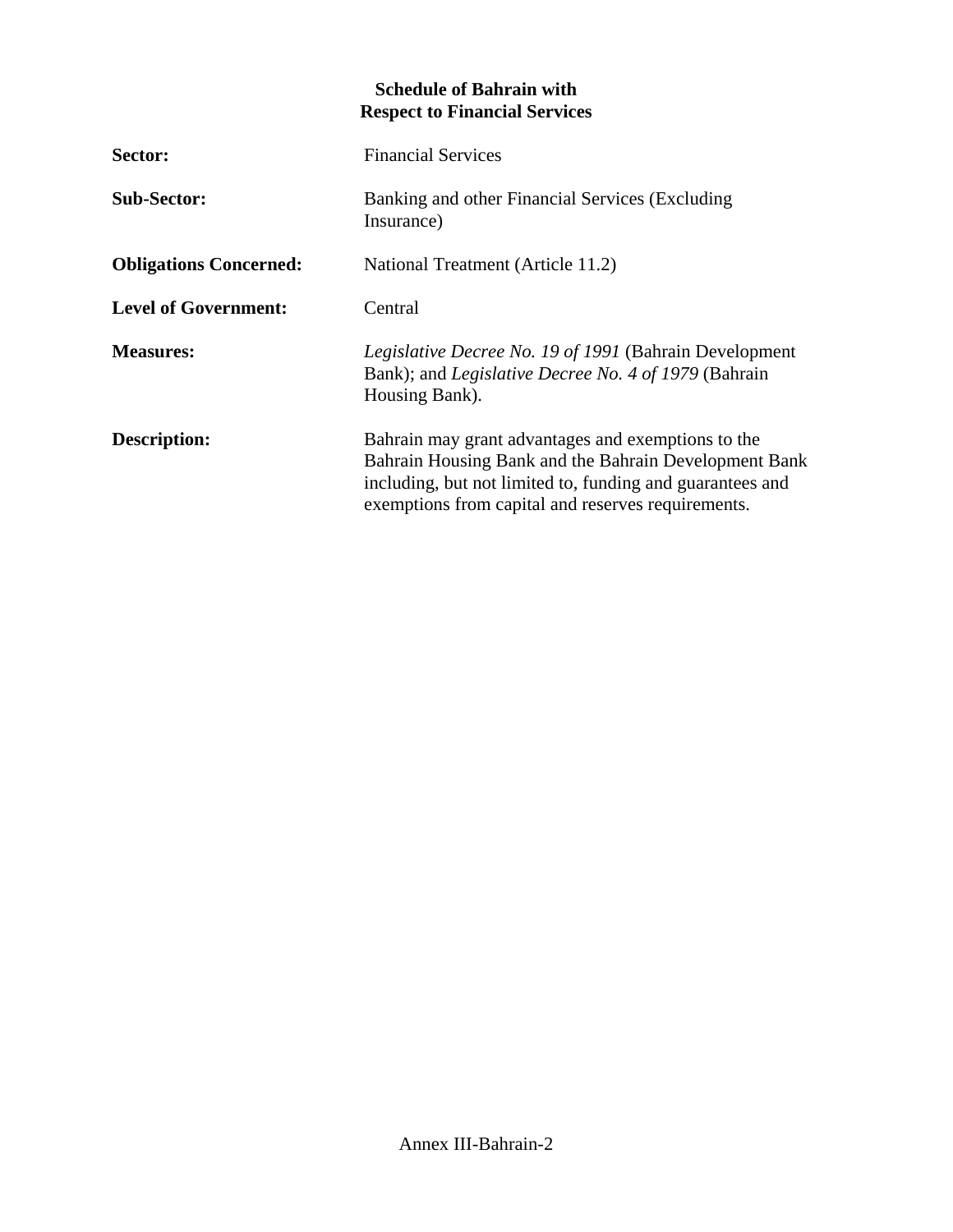| Sector:                      | <b>Financial Services</b>                                                                                                                                                                                                        |
|------------------------------|----------------------------------------------------------------------------------------------------------------------------------------------------------------------------------------------------------------------------------|
| <b>Sub-Sector:</b>           | Insurance                                                                                                                                                                                                                        |
| <b>Obligations Concerned</b> | Market Access for Financial Institutions (Article 11.4)                                                                                                                                                                          |
| <b>Level of Government</b>   | Central                                                                                                                                                                                                                          |
| <b>Measures</b>              | Legislative Decree No. 17 of 1987                                                                                                                                                                                                |
| Description:                 | Bahrain reserves the right to limit the number of new<br>licenses granted to supply General (Non-Life) insurance,<br>except medical products, for a period of six months from<br>the date of entry into force of this Agreement. |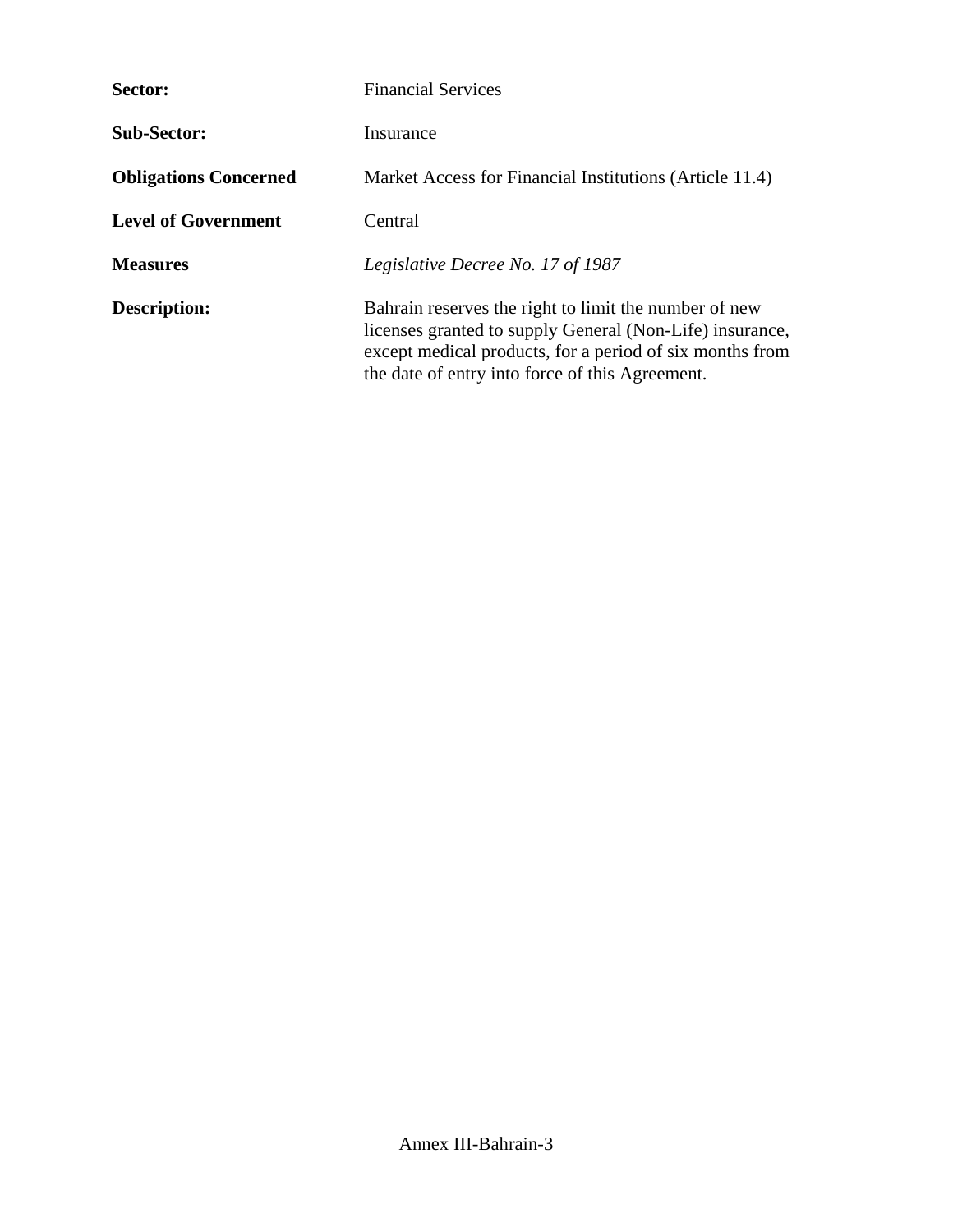| Sector:                       | <b>Financial Services</b>                                                                                                                                                                                                               |
|-------------------------------|-----------------------------------------------------------------------------------------------------------------------------------------------------------------------------------------------------------------------------------------|
| <b>Sub-Sector:</b>            | Leasing                                                                                                                                                                                                                                 |
| <b>Obligations Concerned:</b> | Market Access for Financial Institutions (Article 11.4)                                                                                                                                                                                 |
| <b>Level of Government:</b>   | Central                                                                                                                                                                                                                                 |
| <b>Measures:</b>              | Regulation on Conditions and Licensing Criteria for<br>Leasing Companies; and Legislative Decree No. 23 of1973<br>with respect to the Bahrain Monetary Agency Law.                                                                      |
| Description:                  | Beginning no later than 12 months after the date of entry<br>into force of this Agreement, Bahrain will grant new<br>licenses to qualifying leasing companies authorizing them<br>to supply leasing services to individuals in Bahrain. |
|                               | Note: Stand-alone leasing companies are currently eligible<br>to receive licenses to supply leasing services to companies<br>in Bahrain.                                                                                                |